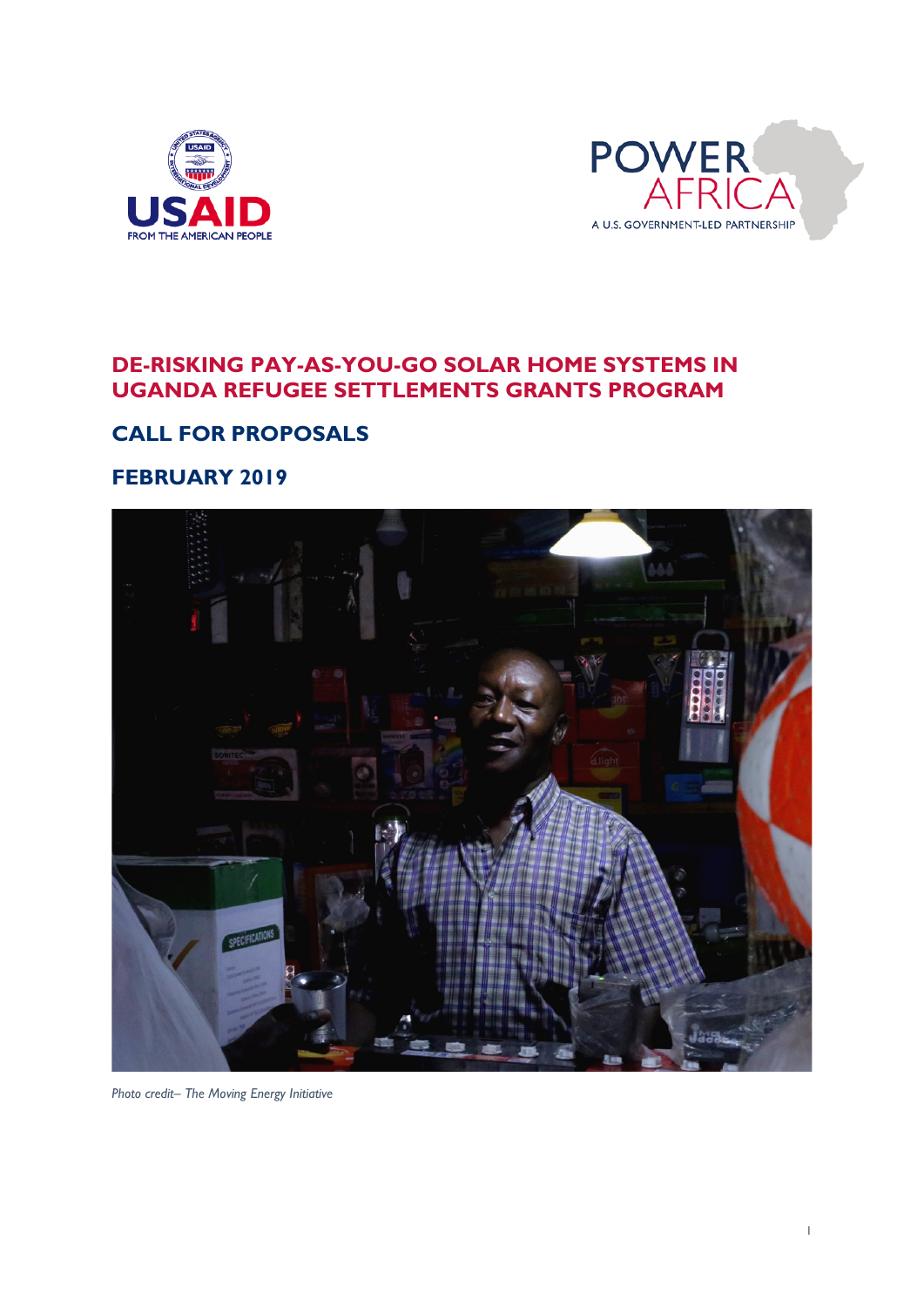#### **CONTENTS**

| 0  | <b>INTRODUCTION</b> |
|----|---------------------|
| 02 | THE PROGRAM CONTEXT |
| 03 | THE GRANTS PROGRAM  |
| 04 | <b>HOW TO APPLY</b> |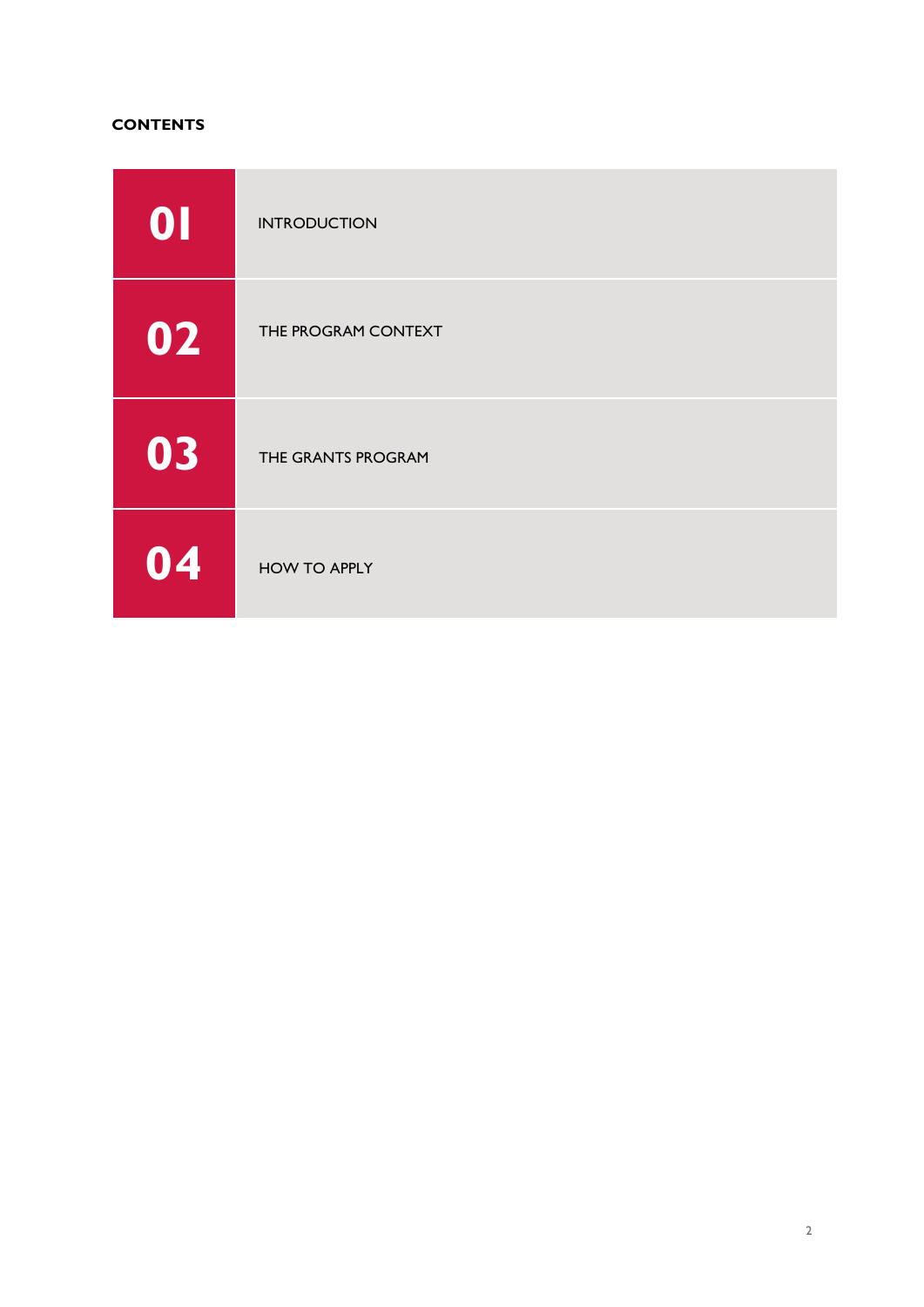#### **1. INTRODUCTION**

Uganda hosts more refugees than any other African nation and has established a refugee policy framework that focuses on self-reliance and greater coordination of development assistance. Refugees are afforded freedom of movement, land ownership, employment, access to business capital, and other benefits not often associated with refugee populations. Within the settlements, however, there continues to be a need for basic services such as access to electricity, with limited or no gridconnection and where access to home and business lighting and electricity are sporadic.

USAID Power Africa's 18-month *De-Risking Pay-As-You-Go Solar Home Systems in Uganda Refugee*  Settlement Project<sup>[1](#page-2-0)</sup> aims to accelerate off-grid investment and energy access by incentivizing private sector Pay-As-You-Go (PAYGO) Solar Home System (SHS) companies to enter Kiryandongo and Rwamwanja refugee settlements and host communities.

This project showcases Power Africa's key contributions to the Smart Communities Coalition (SCC) as a Co-Chair, along with Mastercard and over 30 SCC members. The SCC seeks to improve the delivery of essential services to refugees and host communities through enhanced coordination between public and private entities and the strategic introduction of technology, in accordance with three foundational pillars - *energy access*, *digital tools*, and *connectivity*. This project will encourage private SHS companies to view the identified refugee settlements and host communities as viable markets, with lessons and experiences gained through this project providing a catalyst for future private sectorled energy access interventions. Grant applications will further innovation, and reduce the knowledge, product, financial, and risk barriers to serving refugee communities.

This call for proposals document outlines the details of the *De-Risking Pay-As-You-Go Solar Home Systems in Uganda Refugee Settlement* Project grants program, including its objectives, eligibility, evaluation criteria, application process and how to apply. This document aims to give prospective applicants the necessary information to prepare a comprehensive application for the grants program. It should be read in conjunction with the:

- 1. Application Template
- 2. Certifications and Assurances Statement
- 3. Application Checklist

All documents relating to this grants program are available on the GPTech website [here.](http://greenpoweredtechnology.com/?page_id=1006&preview=1&_ppp=823e91a295)

#### **2. THE PROGRAM CONTEXT**

It is estimated that over 68 million people in the world are displaced<sup>[2](#page-2-1)</sup>, with many settling in camps and settlements specifically set up for internally displaced people and refugees. Research conducted by the Moving Energy Initiative, estimates that about 80 per cent of those in camps and settlements have minimal access to energy for cooking and heating, and approximately 90 per cent have no access to electricity<sup>3</sup>. Without access to energy, access to other opportunities such as healthcare, education

 <sup>1</sup> USAID has engaged Green Powered Technology (GPTech), in partnership with Energy 4 Impact (E4I), as Implementing Partners for this grants program.

<span id="page-2-0"></span><sup>2</sup> Further details can be found at [https://www.unhcr.org/news/press/2018/6/5b27c2434/forced-displacement](https://www.unhcr.org/news/press/2018/6/5b27c2434/forced-displacement-above-68m-2017-new-global-deal-refugees-critical.html)[above-68m-2017-new-global-deal-refugees-critical.html](https://www.unhcr.org/news/press/2018/6/5b27c2434/forced-displacement-above-68m-2017-new-global-deal-refugees-critical.html) (accessed January, 16th 2019).

<span id="page-2-1"></span><sup>&</sup>lt;sup>3</sup> Further information can be found at;<https://mei.chathamhouse.org/what-we-do/why-matters> (accessed January, 16th 2019).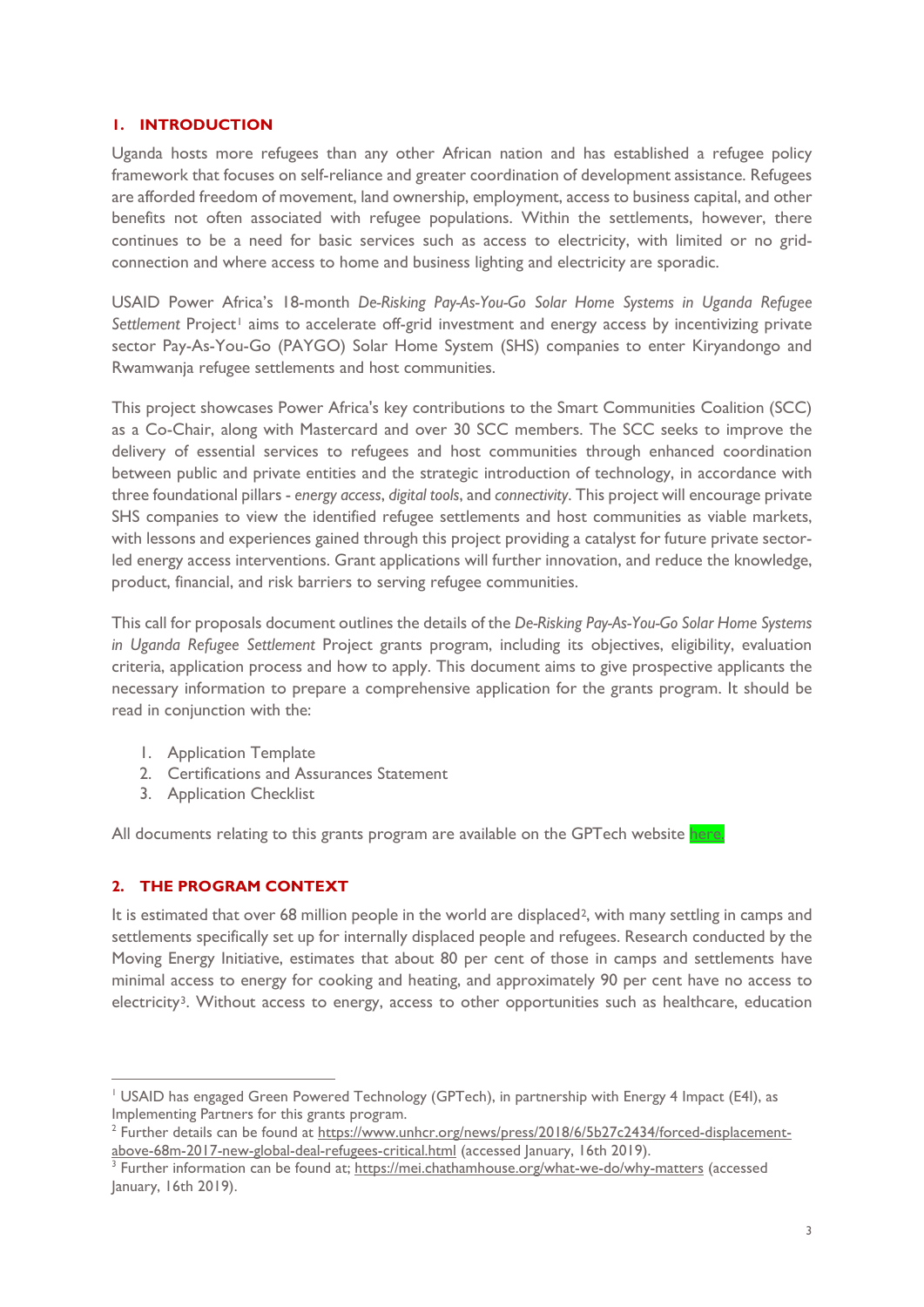and livelihoods is compromised affecting the quality of life of displaced people. Sub-Saharan Africa hosts more than 26 per cent of the world's refugee population<sup>4</sup>.

Uganda has a longstanding history of hosting refugees, with more than 1.1 million refugees and asylumseekers residing in the country as of October 2018. This number has significantly increased over recent years due to continued insecurity in neighboring countries, with Uganda receiving more than 1 million refugees from the Democratic Republic of Congo and South Sudan since July 2016. These protracted situations, as well as the recent influx of refugees, have strained the resources of the humanitarian system and put enormous pressure on the resources of host communities and on the environment<sup>5</sup>.

Most refugees residing in Uganda do so in designated refugee settlements located across 11 districts and in Kampala. The Government of Uganda has favorable policies that allow freedom of movement and provides land to refugees settling in designated areas, the right to work and access to national services.

#### **THE NEED FOR PRIVATE SECTOR INVESTMENT**

Within the context of today's stretched humanitarian budgets, protracted crisis and underdevelopment in hosting communities, many have looked to the private sector to provide expertise and innovation to increase access to energy services. East Africa has a vibrant market for off-grid energy products seeing innovation and growth in areas such as consumer financing, tailored household lighting products and appliances, and systems to enable mobile based payments; however, displacement settings can present an uncertain operating environment and additional risks for private sector companies selling energy products and services. A lack of data around current energy use and spending patterns, uncertainty around how long refugees may stay in one location and distortions caused by the high presence of aid agencies, can deter companies from viewing these locations as viable markets.

Many displaced people are already spending significant portions of their income on access to poor quality and expensive lighting and have aspirations to use better quality and cleaner lighting sources. When considered within the economies of the surrounding area, protracted displacement settings can offer scalable markets and concentrated demand for services in locations often unserved by national utility providers. As such, support mechanisms are needed to de-risk and encourage private sector companies to expand their market reach into displacement settings by supporting operational gaps associated with entering these locations. It is within this context that this grant program has been designed to de-risk private sector PAYGO SHS companies with a focus on Kiryandongo and Rwamwanja refugee settlements and host communities.

#### **3. THE GRANTS PROGRAM**

**Objectives.** This grants program aims to de-risk private sector companies that want to expand their market reach into displacement settings by providing incentives in the form of grants that will cover costs associated with venturing into these locations. The program will target PAYGO SHS companies in an effort to address both the challenge of increasing energy access and financial inclusion whilst cutting across two core pillars of the SCC - energy access and digital tools. By doing this the program aims to achieve the following key outcomes:

<span id="page-3-1"></span><span id="page-3-0"></span> <sup>4</sup> See,<https://www.unhcr.org/africa.html> (accessed January, 16th 2019).

<span id="page-3-2"></span><sup>&</sup>lt;sup>5</sup> See Uganda Global Focus page for further details;

[http://reporting.unhcr.org/node/5129#\\_ga=2.113890311.1471732005.1547639550-1686836086.1529392279](http://reporting.unhcr.org/node/5129#_ga=2.113890311.1471732005.1547639550-1686836086.1529392279) (accessed January, 16th 2019).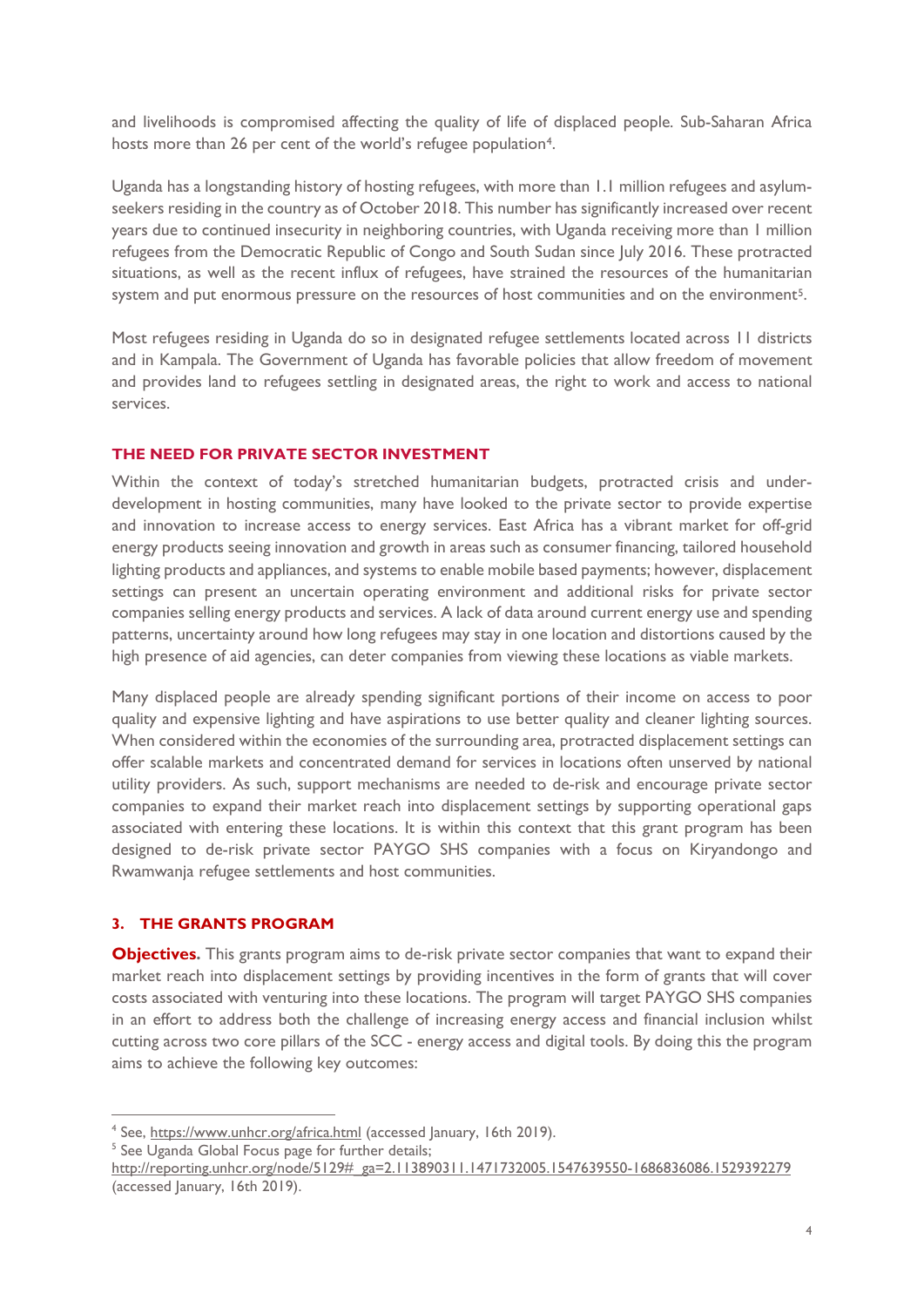- Increased private sector PAYGO SHS sales in refugee settlements and host communities, through providing targeted incentives for establishing or expanding services.
- Increased socio-economic development through private sector participation and market development activities.
- Development of local economies through inclusion of entrepreneurs.

To achieve this, the program aims to encourage grant applications that further innovation, and reduce the knowledge, product, financial, and risk barriers to serving refugee and host communities.

#### **OVERVIEW OF THE GRANTS PROGRAM**

The program will award grants between \$145,000 and \$175,000 to two or more companies through a competitive single stage application process. The period of performance of each grant must not exceed 12 months. Applicants are not required to have co-funding for the activities but must be able to show how these activities fit within their larger business model and how efforts will be sustained beyond the period of the grant. Adequate cost information must be made available to allow the USAID project team to determine and negotiate the fixed price of the grant.

Grants will be disbursed in tranches against predefined milestones and activities. Grant funding may be used for any of the following purposes:

- Lowering operational costs for establishing new branches or distribution points to serve refugee settlements and host communities;
- Refugee and host community sales agent recruitment, sensitization, and training;
- Product line-up customization, alteration, and/or innovation for refugee and host community applications;
- Refugee and host community awareness building and promotional activities;
- Customer training on aspects such as product use and financial literacy;
- other activities where companies can show a clear link to increasing opportunities for sales and engagement with refugee and host communities.

Activities and costs that are ineligible for grant funding include, but are not limited to:

- The bad debts of the beneficiary;
- Fines and penalties imposed on the beneficiary;
- Purchase of any goods restricted and prohibited under USAID regulations (e.g., alcohol);
- The purchase of surveillance equipment, military equipment or arms whether new or surplus, police or law enforcement equipment, luxury goods and gambling equipment;
- Expenses related to purchases or activities which are illegal under Ugandan or U.S. law;
- Promotion of political parties, religion, or commercial interests;
- Fundraising;
- Payments made to government employees;
- Funds paid as profit to any Grantee that is a commercial (for-profit) organization. Profit is any amount in excess of allowable direct and indirect costs;
- The purchase of real property including land, land improvements or structures.

The grant award will not allow for the reimbursement of any pre - award costs. The grantee will not purchase any ineligible or restricted goods (see ADS 312); all goods the grantee will purchase must be sourced from/ originate in the authorized geographic code (see ADS 260). USAID and GPTech reserve the right to fund any or none of the applications submitted.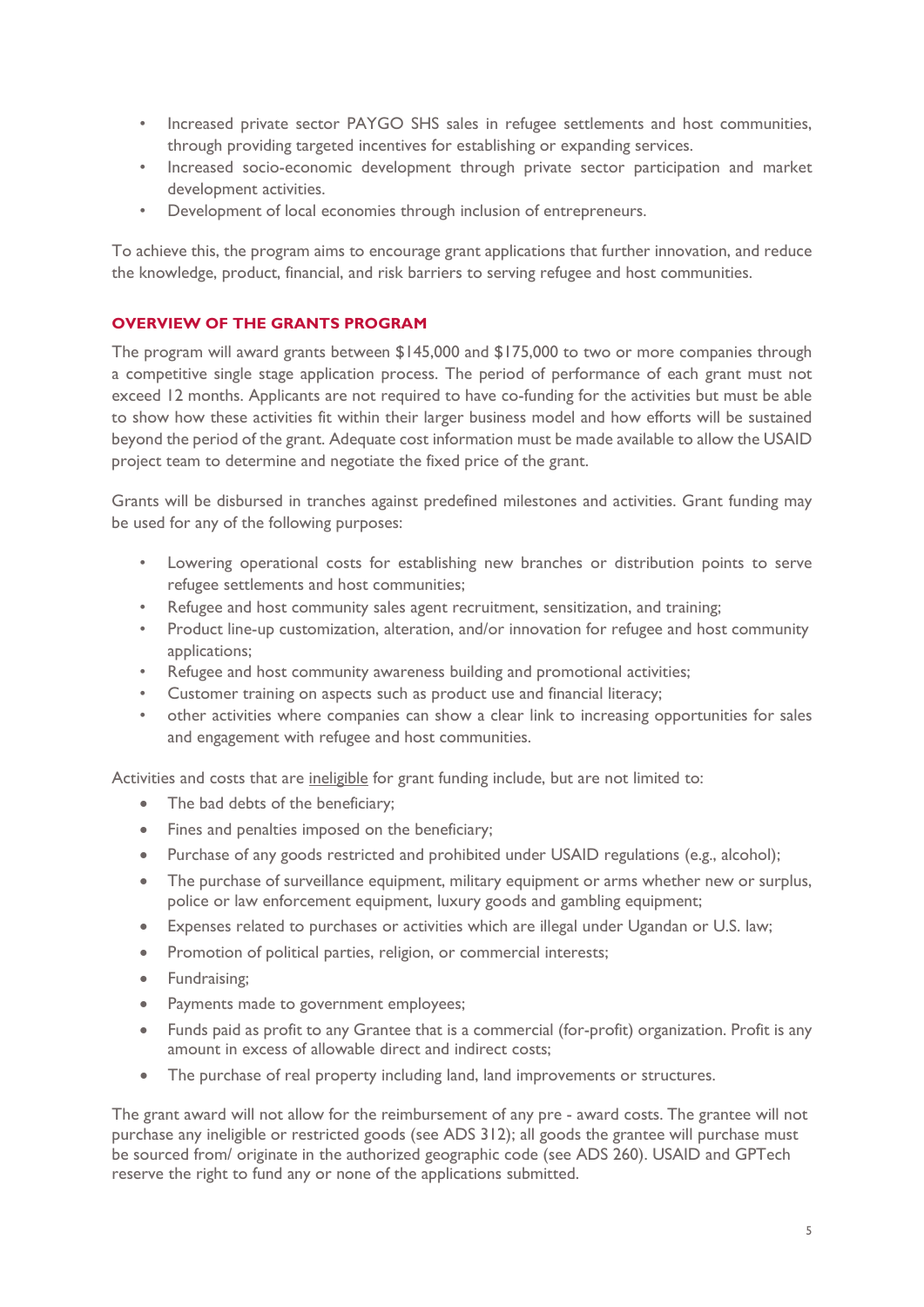**Project Locations**. The target locations for the grants program are the **Kiryandongo** and **Rwamwanja** refugee settlements and host communities, where the host community is defined as a community located within approximately 20 kilometers of the refugee settlement. Proposed activities must be implemented in either or both of these areas.

Grantees must start sales of SHS in the target locations within 6 months of initial award targeting both refugee and host communities with a target for at least 30% of sales to the host communities. After sales support and services to customers over the lifetime of the products must be made available in the target locations. Activities funded must generate additional employment opportunities in both the host and refugee communities. Grantees will be required to detail best practices that will be applied to ensure gender and social inclusion and how they will consider and adhere to the humanitarian principle of 'do no harm'.

It is expected that applications will be submitted by a lead organization but where necessary they may partner with other organizations. In such a case a clear justification for the partner and their role on the project should be given.

The GPTech team will provide communications and technical assistance support throughout the 12 month grant period. This could include linkages to partners that could support on the ground activities, provision of market data (where available) to the team or feedback on marketing material and business plans.

### **ELIGIBILITY**

Companies applying to the grants program must comply with the following eligibility criteria:

- Applicants must be able to provide SHSs that can be paid through mobile phone-based PAYGO technology.
- Applicants must propose to sell their products at market price without any direct customer subsidies.
- SHSs offered under the program must consist of multiple lights and a port for phone charging; systems can also include appliances, but these are not required.
- SHSs being offered under the grants program must comply with Lighting Global standards and have certification under the Lighting Global program. In a case where the products aren't Lighting Global certified (for example, a recent innovation), the SHS company must start certification procedures for the proposed products before any grant funding disbursement.
- Applicants must have been operating on a commercial basis in East Africa for a minimum of 12 months. The applicant or a key partner must be fully registered to do business in Uganda.
- Only one application per company can be submitted.
- Applications must be for one or both of Kiryandongo refugee settlement and host community and/or Rwamwanja refugee settlement and host community.

Applicants will also be required to provide information for consideration of the following criteria through the grant application and any subsequent due diligence;

• Applicants should have adequate financial resources or the ability to obtain such resources as required during the performance of the award. As such, applicants should have an annual turnover in the past two or three years, equivalent to or greater than the award amount sought.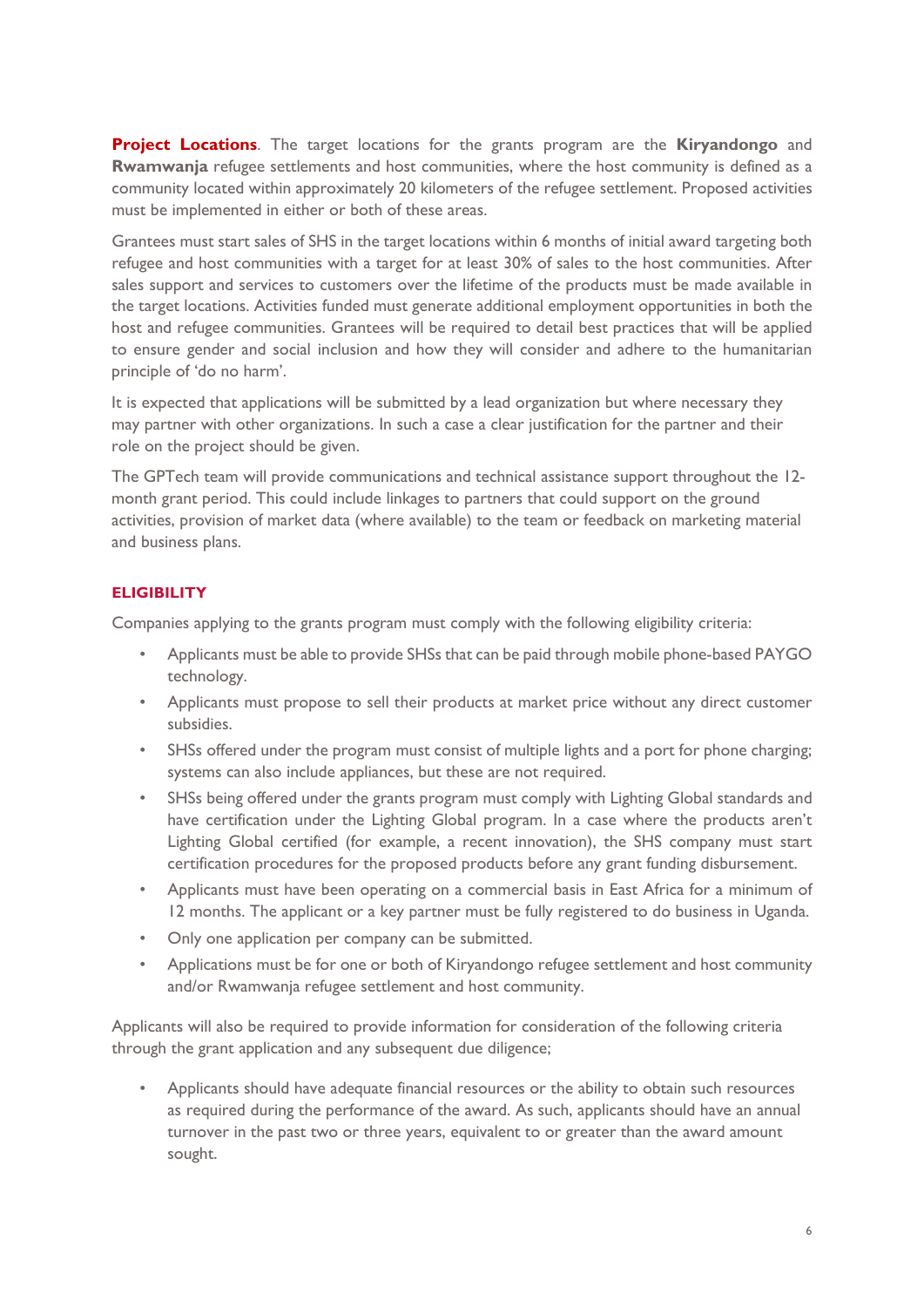- Applicants should have the ability to meet the award conditions, taking into consideration all other current and prospective commitments.
- Applicants should have a satisfactory record of performance and business integrity including compliance with the revenue authorities and certification of products by the Uganda National Bureau of Standards.
- Applicants should be otherwise qualified to receive an award under applicable laws and regulations and be able to provide registration certificates and references.

Applicants should notify GPTech of any actual or potential conflict of interest that they are aware of that may provide the applicant with an unfair competitive advantage in competing for an award under this grants program.

#### **THE APPLICATION PROCESS**

Grants will be awarded through a single-stage applications process. The timeline envisioned for the application process is provided below.

| <b>Activity</b>                                                       | <b>Expected Completion Date<sup>6</sup></b> |
|-----------------------------------------------------------------------|---------------------------------------------|
| Launch of the CfP and grant window open for<br>applications           | February 19, 2019                           |
| Deadline for questions relating to the CfP and<br>application process | February 26, 2019                           |
| Response to questions submitted publicly available                    | March 1, 2019                               |
| Submission deadline for the grants program                            | March 11, 2019 by XX:XX EST                 |
| Evaluation and shortlisting of the grantees                           | March 19, 2019                              |
| Review and preliminary approval of selected<br>grantees               | April 2, 2019                               |
| Due diligence and contract negotiation                                | April 16 <sup>th</sup> , 2019               |
| Contracts signed and projects launched                                | April 19th, 2019                            |

An application template and guidelines for completion are provided as part of the CfP documents. A checklist is also provided listing all documents and attachments required for submission.

Applications will initially be screened for eligibility following which a technical and financial evaluation will be completed against the evaluation criteria. Final evaluation will be completed by a Technical Evaluation Committee, followed by USAID approval of the selected grantees.

<span id="page-6-0"></span> $6$  These dates will be updated dependent on the actual date of the grants program launch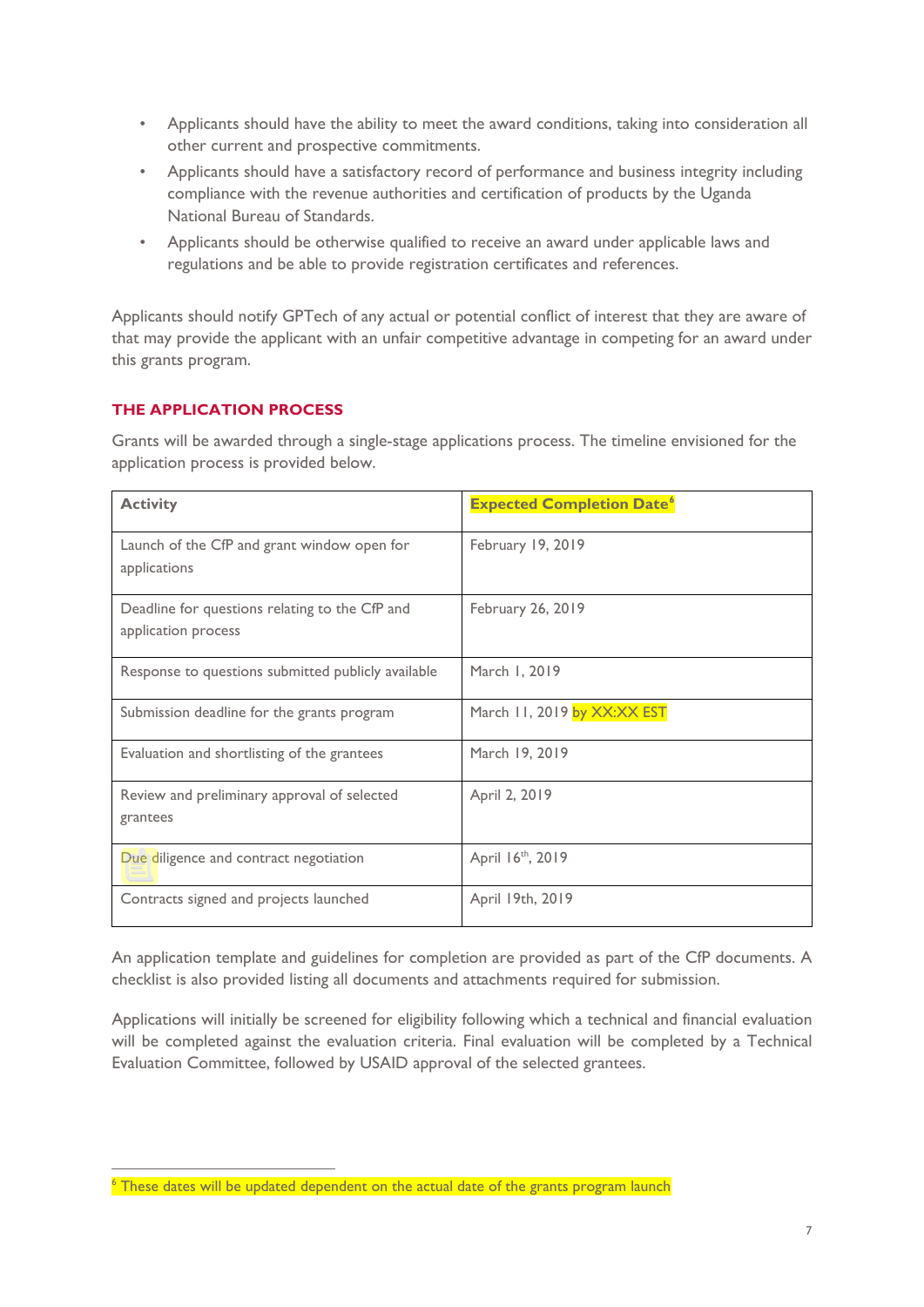Once grantees are approved and notified there will be a short period to finalize the contract terms including the milestone and payment schedule. Following negotiations, the contracts will be signed and the projects will be launched.

GPTech, USAID's implementing partner will provide Grants Program administration and supervision services over the Grantee's implementation of activities under the Grants Program.

#### **EVALUATION CRITERIA**

Applications will be evaluated against the following criteria;

| <b>Category</b>     | <b>Criteria</b>                                                                                                                                                                                                                                                                                                    | <b>Description</b>                                                                                                                                                                                                                                                                                                                                                                                                                                                                                                                                                                                                                                                                                    | Weighting |
|---------------------|--------------------------------------------------------------------------------------------------------------------------------------------------------------------------------------------------------------------------------------------------------------------------------------------------------------------|-------------------------------------------------------------------------------------------------------------------------------------------------------------------------------------------------------------------------------------------------------------------------------------------------------------------------------------------------------------------------------------------------------------------------------------------------------------------------------------------------------------------------------------------------------------------------------------------------------------------------------------------------------------------------------------------------------|-----------|
| Technical<br>Impact | a) Feasibility of proposed<br>solution to increase energy<br>access through new<br>connections.<br>b) Potential to impact socio<br>economic development.<br>c) Feasibility of<br>implementation plan and<br>proposed activities.<br>d) Understanding of<br>context, risks and required<br>mitigation / incentives. | · Does the applicant's proposal demonstrate how the<br>proposed solution would contribute to increasing<br>energy access through the creation of new<br>connections?<br>· Does the applicant's proposal demonstrate how<br>refugees and / or host community members will be<br>employed and the potential impact on livelihoods and<br>socio- economic development in the refugee and host<br>communities?<br>· Is the implementation plan relevant and feasible in<br>meeting the project objectives and proposed<br>outcomes?<br>· Does the applicant understand the context they will<br>operate in, the associated risks and how they will use<br>the grant / activities to mitigate these risks? | 30%       |
| <b>Performance</b>  | a) Organization track<br>record<br>b) Organization team,<br>including key partnerships                                                                                                                                                                                                                             | · Does the applicant demonstrate the capability to<br>deliver the proposed activities in the implementation<br>plan, including sufficient track record in project<br>delivery?<br>· Does the applicant demonstrate a qualified team on<br>the ground and key partnerships, as appropriate, to<br>implement the proposed activities in the<br>implementation plan?                                                                                                                                                                                                                                                                                                                                     | 25%       |
| <b>Financial</b>    | a) Soundness of budget<br>b) Value for money offered<br>by the proposal<br>c) Proposed timelines and<br>payment milestones<br>d) Overall financial feasibility                                                                                                                                                     | · Did the applicant include annual turnover in their<br>application as an indication of financial capacity?<br>· Are the applicant's project budget, proposed<br>milestones and timelines realistic and aligned with the<br>program?<br>· Is the applicant's overall project budget feasible to<br>implement the proposed implementation plan?                                                                                                                                                                                                                                                                                                                                                        | 25%       |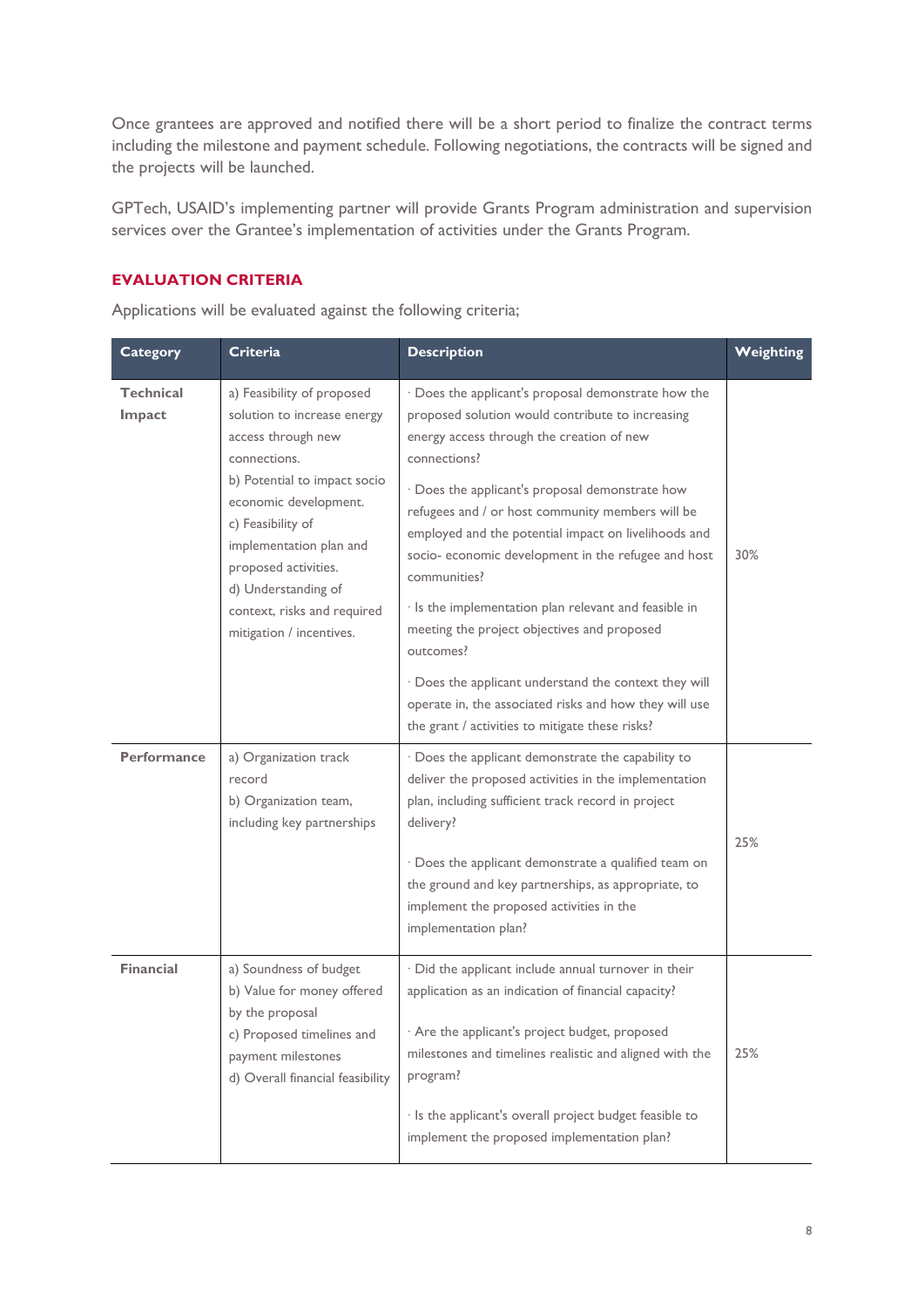|                       |                                                                                                                                                                                                                                                  | · Do the proposed activities and budget offer value for<br>money?                                                                                                                                                                                                                                                                                                                                                                                                                                                                                                                                                                                        |     |
|-----------------------|--------------------------------------------------------------------------------------------------------------------------------------------------------------------------------------------------------------------------------------------------|----------------------------------------------------------------------------------------------------------------------------------------------------------------------------------------------------------------------------------------------------------------------------------------------------------------------------------------------------------------------------------------------------------------------------------------------------------------------------------------------------------------------------------------------------------------------------------------------------------------------------------------------------------|-----|
| <b>Sustainability</b> | a) Integration of activities<br>into longer term business<br>plan.<br>b) Local buy-in and offer<br>after sales services.<br>c) Potential for scale up /<br>replication & influence.<br>d) Integration of gender /<br>'do no harm' best practice. | · Does the applicant's implementation plan<br>demonstrate how they will sustain activities beyond<br>the grant period and an ability to do so?<br>· Does the applicant's implementation plan<br>demonstrate how they will ensure local buy-in to<br>activities and how the applicant will deliver after sales<br>services to end users?<br>· Does the applicant's implementation plan<br>demonstrate how the proposed project can be further<br>scaled or replicated?<br>· Does the applicant's proposal demonstrate how it<br>will implement activities in a manner that considers<br>gender and social inclusion and the principle of 'do no<br>harm'? | 20% |

### **ADDITIONAL CONTRACTING REQUIREMENTS**

Agreements will be made between the grantee and USAID's implementing partner, Green Powered Technology, which will lead the administration and oversight of the grantee's implementation of the grants program. Funds will be disbursed in tranches based on the achievement of milestones outlined in the application and finalized in the grants process.

Grantees will be required to submit monthly reports on activities, financial and progress statements before subsequent tranches of funds are disbursed and a final report at the end of the grant period. A reporting template will be provided, customized to the specific goals and milestones of each grantee.

In addition, members of the GPTech team will conduct site visits to review progress during and upon completion of the grants program. The grantee is required to sign pre-award certifications and assurances required in ADS 303.3.8. [7](#page-8-0) The Grantee is required to comply with all articles of the project Grants Manual.

Grantees must be willing to provide aggregate data (disaggregated by refugee/host community member) on operations and sales supported by the grant, including the following:

- Number of sales:
- Product category sold (including any associated appliances);
- Number of payments more than one month, three months, and six months behind;
- Number of systems repossessed for non-payment; and,
- Number of systems that were upgraded/expanded (including the product and appliance upgraded/expanded to).

USAID and the SCC is committed to ensuring that results achieved by grantees will inform the sector,

<span id="page-8-0"></span><sup>&</sup>lt;sup>7</sup> GPTech will confirm specifics of all relevant ADS requirements